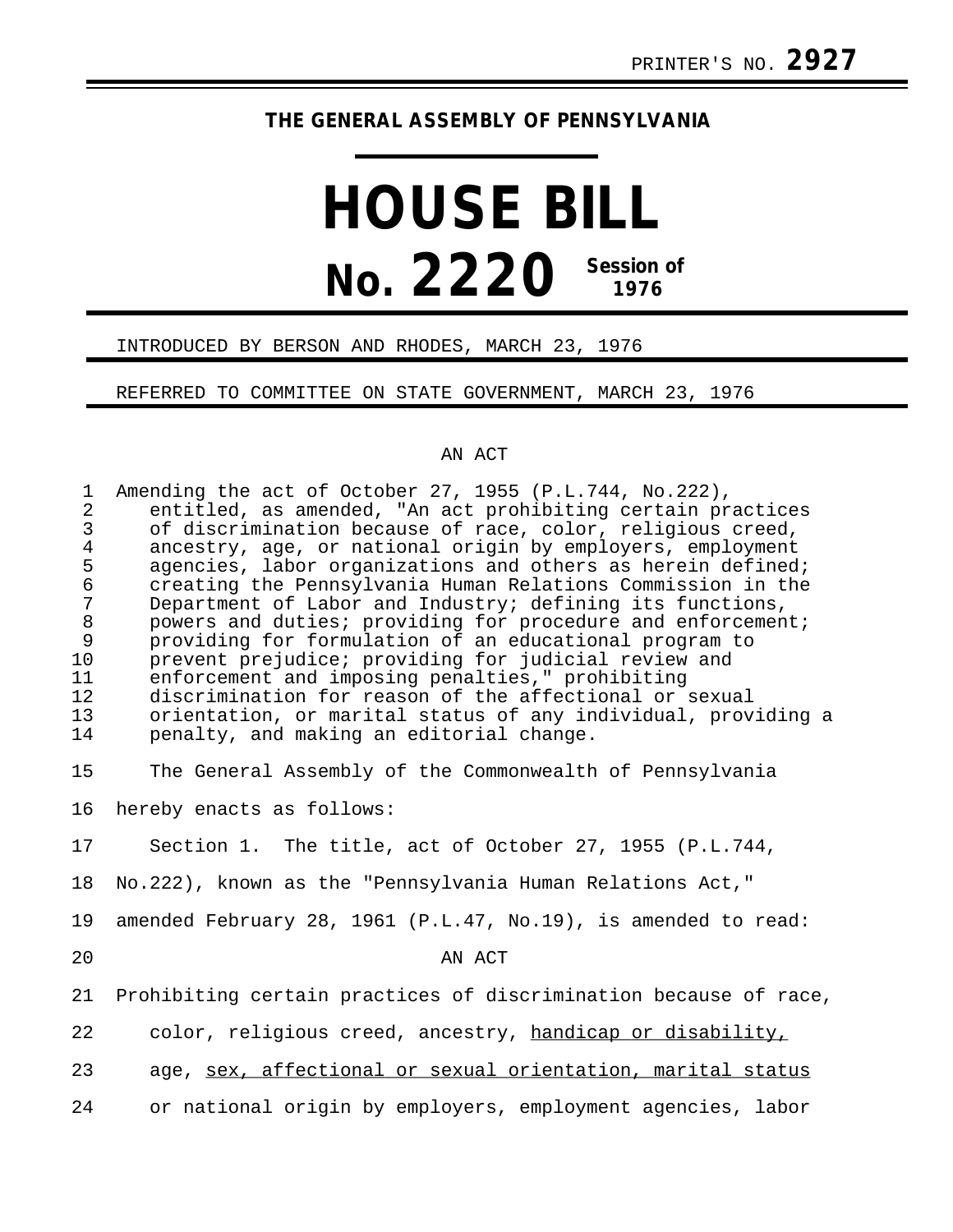1 organizations and others as herein defined; creating the 2 Pennsylvania Human Relations Commission in the Department of 3 Labor and Industry; defining its functions, powers and 4 duties; providing for procedure and enforcement; providing 5 for formulation of an educational program to prevent 6 prejudice; providing for judicial review and enforcement and 7 imposing penalties.

8 Section 2. Sections 2 and 3 of the act, amended December 19, 9 1974 (No.318), are amended to read:

10 Section 2. Findings and Declaration of Policy.--

11 (a) The practice or policy of discrimination against 12 individuals or groups by reason of their race, color, religious 13 creed, ancestry, handicap or disability, use of guide dogs 14 because of blindness of the user, age, sex, affectional or 15 sexual orientation, marital status or national origin is a 16 matter of concern of the Commonwealth. Such discrimination 17 foments domestic strife and unrest, threatens the rights and 18 privileges of the inhabitants of the Commonwealth, and 19 undermines the foundations of a free democratic state. The 20 denial of equal employment, housing and public accommodation 21 opportunities because of such discrimination, and the consequent 22 failure to utilize the productive capacities of individuals to 23 their fullest extent, deprives large segments of the population 24 of the Commonwealth of earnings necessary to maintain decent 25 standards of living, necessitates their resort to public relief 26 and intensifies group conflicts, thereby resulting in grave 27 injury to the public health and welfare, compels many 28 individuals to live in dwellings which are substandard, 29 unhealthful and overcrowded, resulting in racial segregation in 30 public schools and other community facilities, juvenile 19760H2220B2927 - 2 -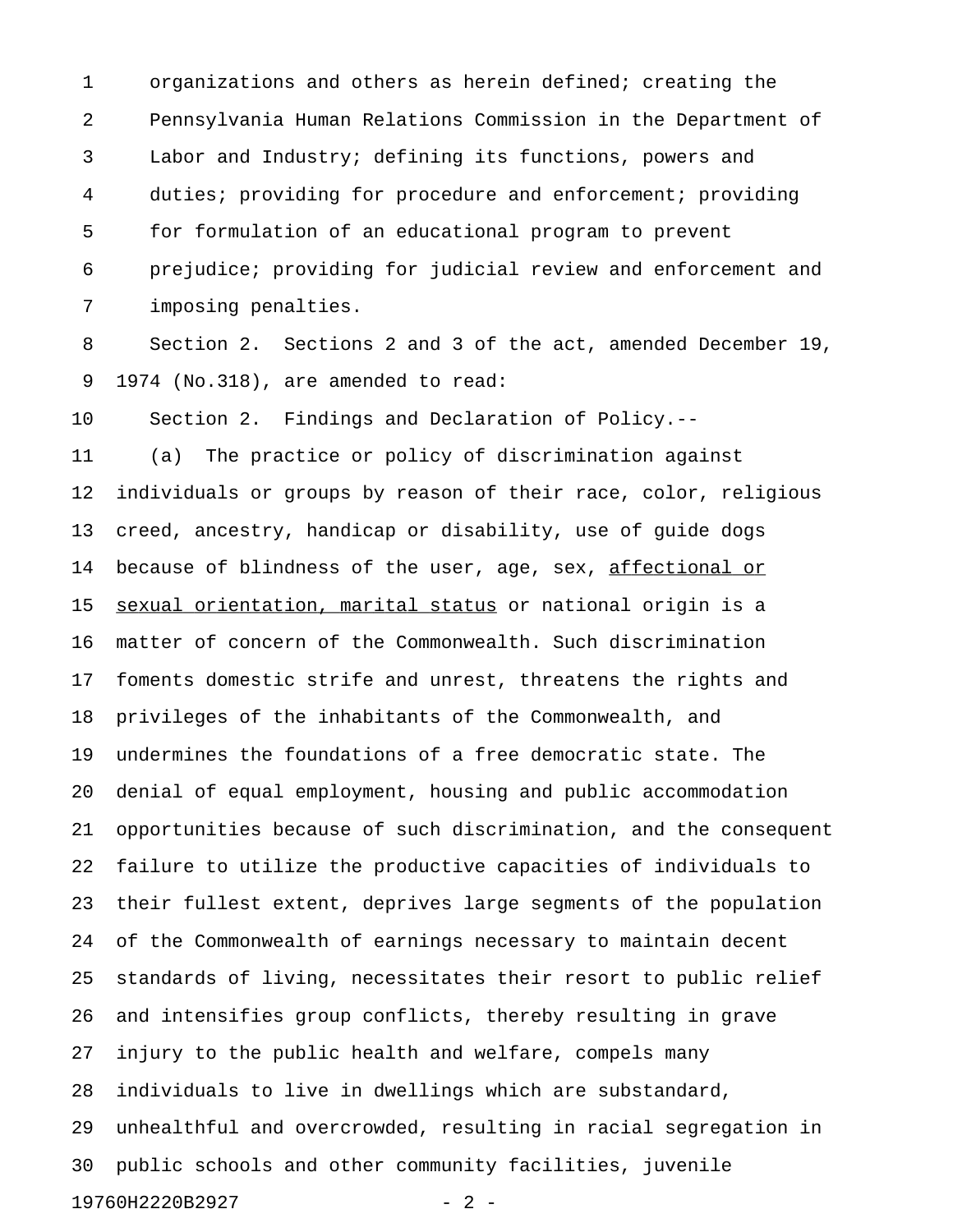1 delinquency and other evils, thereby threatening the peace, 2 health, safety and general welfare of the Commonwealth and its 3 inhabitants.

4 (b) It is hereby declared to be the public policy of this 5 Commonwealth to foster the employment of all individuals in 6 accordance with their fullest capacities regardless of their 7 race, color, religious creed, ancestry, handicap or disability, 8 use of guide dogs because of blindness of the user, age, sex, 9 <u>affectional or sexual orientation, marital status</u> or national 10 origin, and to safeguard their right to obtain and hold 11 employment without such discrimination, to assure equal 12 opportunities to all individuals and to safeguard their rights 13 at places of public accommodation and to secure commercial 14 housing regardless of race, color, religious creed, ancestry, 15 sex, affectional or sexual orientation, marital status handicap 16 or disability, use of guide dogs because of blindness of the 17 user or national origin.

18 (c) This act shall be deemed an exercise of the police power 19 of the Commonwealth for the protection of the public welfare, 20 prosperity, health and peace of the people of the Commonwealth 21 of Pennsylvania.

22 Section 3. Right to Freedom from Discrimination in 23 Employment, Housing and Places of Public Accommodation.--The 24 opportunity for an individual to obtain employment for which he 25 is qualified, and to obtain all the accommodations, advantages, 26 facilities and privileges of any place of public accommodation 27 and of commercial housing without discrimination because of 28 race, color, religious creed, ancestry, handicap or disability, 29 age, sex, affectional or sexual orientation, marital status or 30 national origin are hereby recognized as and declared to be 19760H2220B2927 - 3 -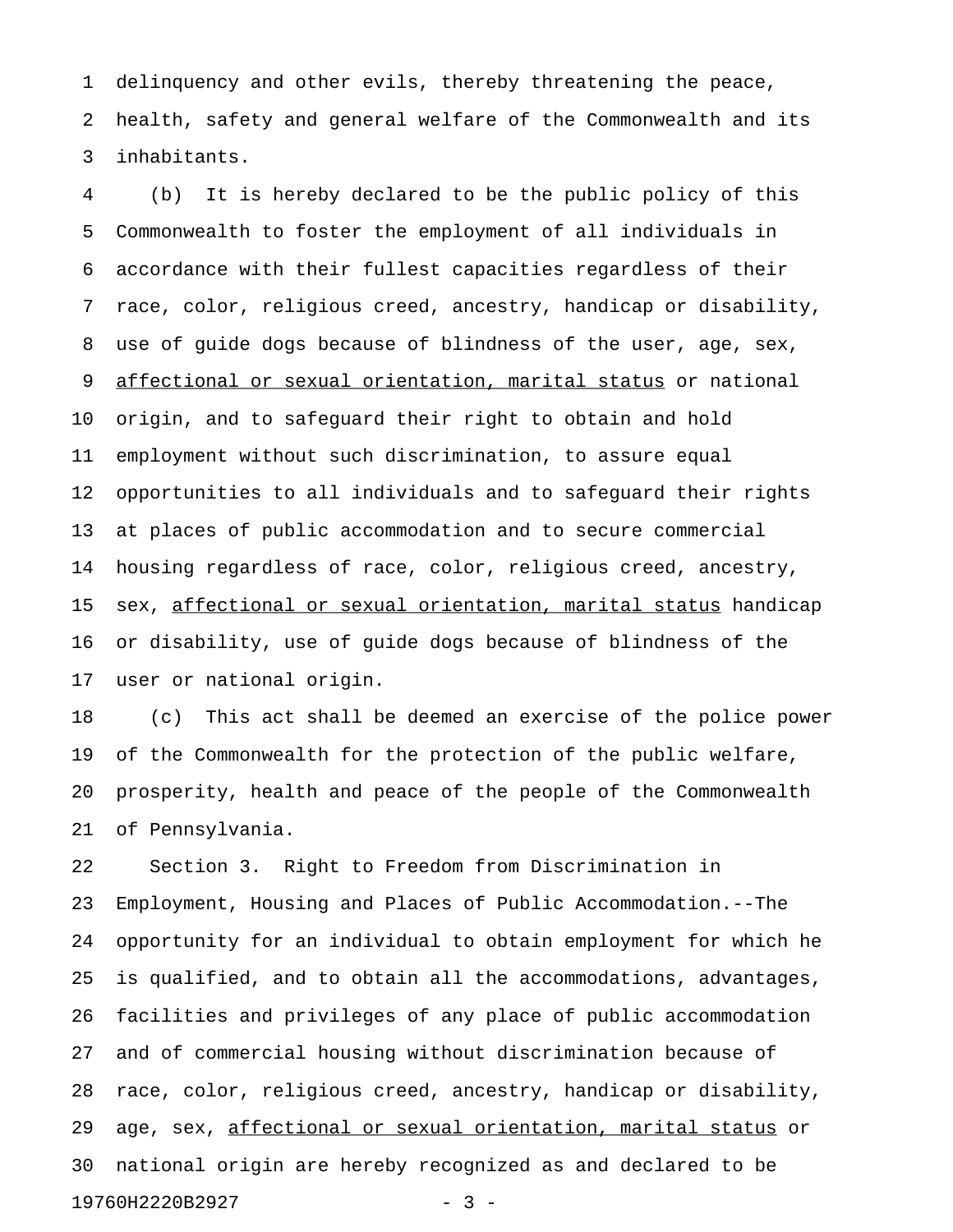1 civil rights which shall be enforceable as set forth in this 2 act.

3 The opportunity of an individual to obtain all the 4 accommodations, advantages, facilities and privileges of 5 commercial housing without discrimination due to the sex of an 6 individual or to the use of a guide dog because of blindness of 7 the user is hereby recognized as and declared to be a civil 8 right which shall be enforceable as set forth in this act. 9 Section 3. Clause (b) of section 4 of the act, amended 10 December 19, 1974 (No.318), is amended and a clause is added to 11 read:

12 Section 4. Definitions.--As used in this act unless a 13 different meaning clearly appears from the context:

 $14$  \* \* \*

15 (b) The term "employer" includes the Commonwealth or any 16 political subdivision or board, department, commission or school 17 district thereof and any person employing four or more persons 18 within the Commonwealth, but except as hereinafter provided, 19 does not include religious, fraternal, charitable or sectarian 20 corporations or associations, except such corporations or 21 associations supported, in whole or in part, by governmental 22 appropriations. The term "employer" with respect to 23 discriminatory practices based on race, color, age, sex, 24 affectional or sexual orientation, marital status, national 25 origin or non-job related handicap or disability, includes 26 religious, fraternal, charitable and sectarian corporations and 27 associations employing four or more persons within the 28 Commonwealth.

29 \* \* \*

30 (q) The term "affectional or sexual orientation" means the 19760H2220B2927 - 4 -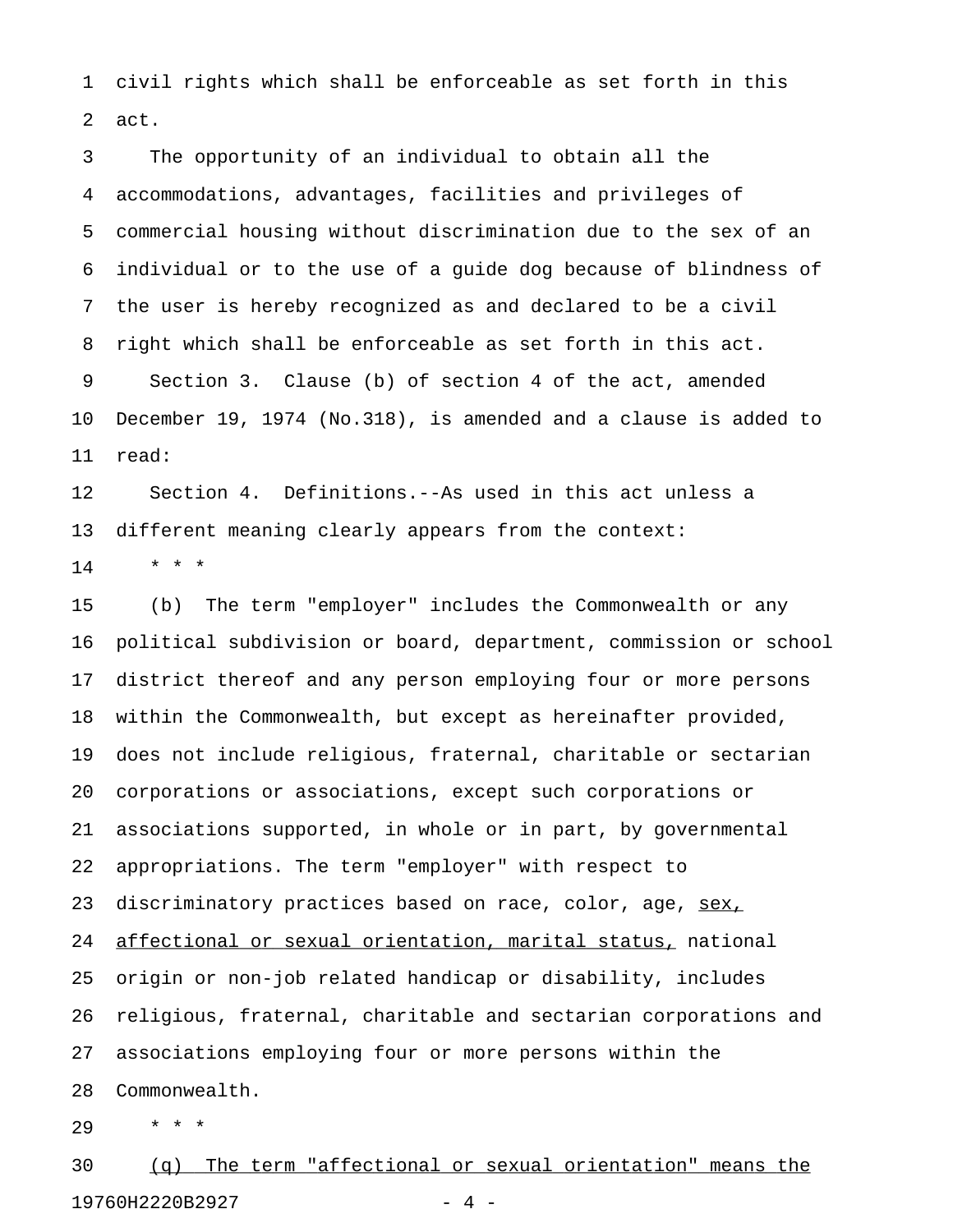1 character or manifestation of being homosexual, bisexual or

2 heterosexual.

3 Section 4. Clauses (a), (b), (c), (f), (g), (h) and (i) of 4 section 5, clauses (a), (b), (f), (h) and (i) amended December 5 19, 1974 (No.318) and clauses (c) and (g) amended July 9, 1969 6 (P.L.133, No.56), are amended to read:

7 Section 5. Unlawful Discriminatory Practices.--It shall be 8 an unlawful discriminatory practice, unless based upon a bona 9 fide occupational qualification, or in the case of a fraternal 10 corporation or association, unless based upon membership in such 11 association or corporation, or except where based upon 12 applicable security regulations established by the United States 13 or the Commonwealth of Pennsylvania:

14 (a) For any employer because of the race, color, religious 15 creed, ancestry, age, sex, affectional or sexual orientation, 16 marital status, national origin or non-job related handicap or \_\_\_\_\_\_\_\_\_\_\_\_\_\_\_ 17 disability of any individual to refuse to hire or employ, or to 18 bar or to discharge from employment such individual, or to 19 otherwise discriminate against such individual with respect to 20 compensation, hire, tenure, terms, conditions or privileges of 21 employment, if the individual is the best able and most 22 competent to perform the services required. The provision of 23 this paragraph shall not apply, to (1) termination of employment 24 because of the terms or conditions of any bona fide retirement 25 or pension plan, (2) operation of the terms or conditions of any 26 bona fide retirement or pension plan which have the effect of a 27 minimum service requirement, (3) operation of the terms or 28 conditions of any bona fide group or employe insurance plan. 29 (b) For any employer, employment agency or labor 30 organization, prior to the employment or admission to 19760H2220B2927 - 5 -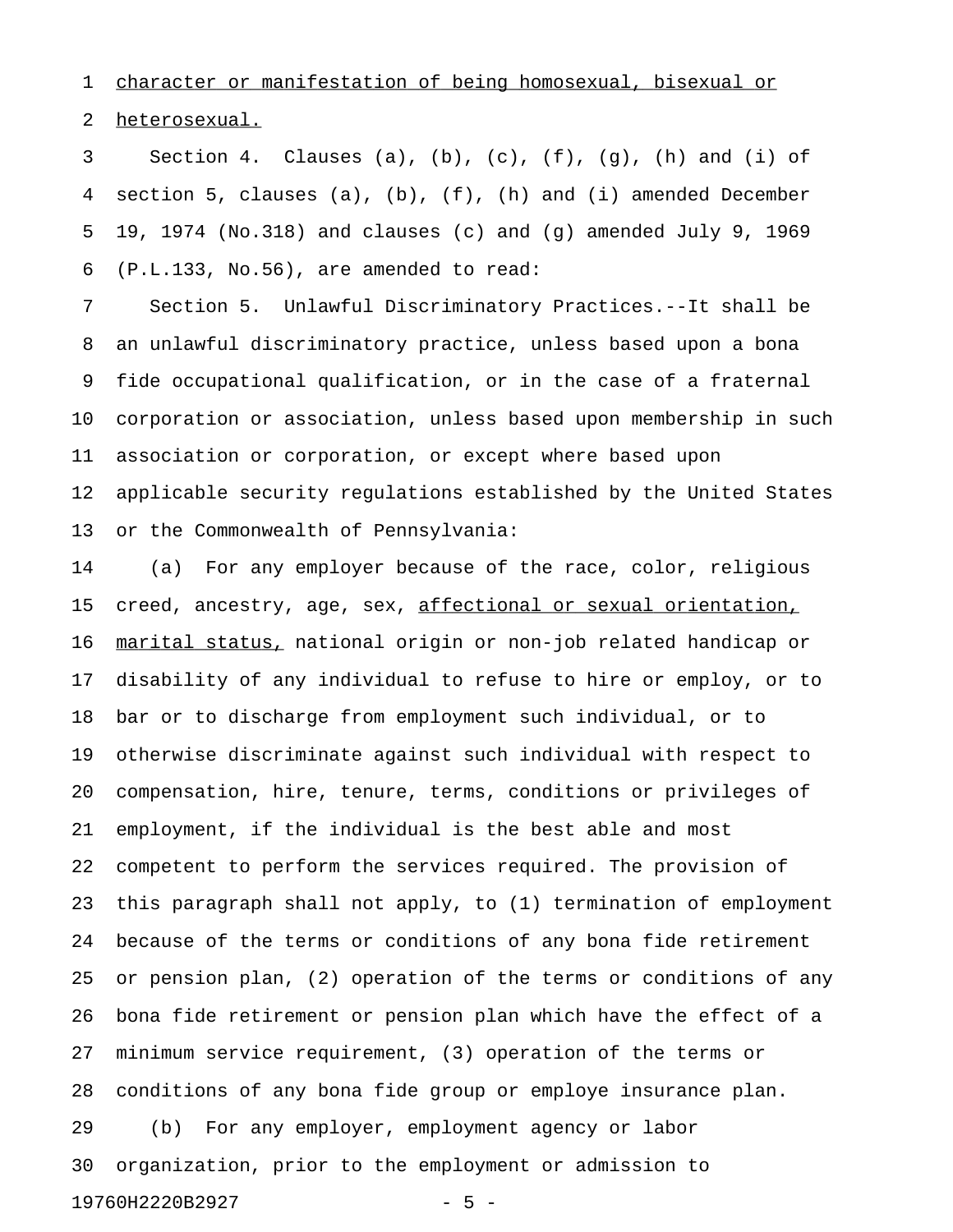1 membership, to

2 (1) Elicit any information or make or keep a record of or 3 use any form or application or application blank containing 4 questions or entries concerning the race, color, religious 5 creed, ancestry, sex, affectional or sexual orientation, marital 6 status, national origin or past handicap or disability of any 7 applicant for employment or membership. An employer may inquire 8 as to the existence and nature of a present handicap or 9 disability. To determine whether such handicap or disability 10 substantially interferes with the ability to perform the 11 essential function of the employment which is applied for, is 12 being engaged in, or has been engaged in, the employer must 13 inquire beyond the mere existence of a handicap or disability. 14 (2) Print or publish or cause to be printed or published any 15 notice or advertisement relating to employment or membership 16 indicating any preference, limitation, specification or 17 discrimination based upon race, color, religious creed, 18 ancestry, age, sex, affectional or sexual orientation, marital 19 status, national origin or non-job related handicap or 20 disability.

21 (3) Deny or limit, through a quota system, employment or 22 membership because of race, color, religious creed, ancestry, 23 age, sex, affectional or sexual orientation, marital status, 24 national origin, non-job related handicap or disability or place 25 of birth.

26 (4) Substantially confine or limit recruitment or hiring of 27 individuals, with intent to circumvent the spirit and purpose of 28 this act, to any employment agency, employment service, labor 29 organization, training school or training center or any other 30 employe-referring source which services individuals who are 19760H2220B2927 - 6 -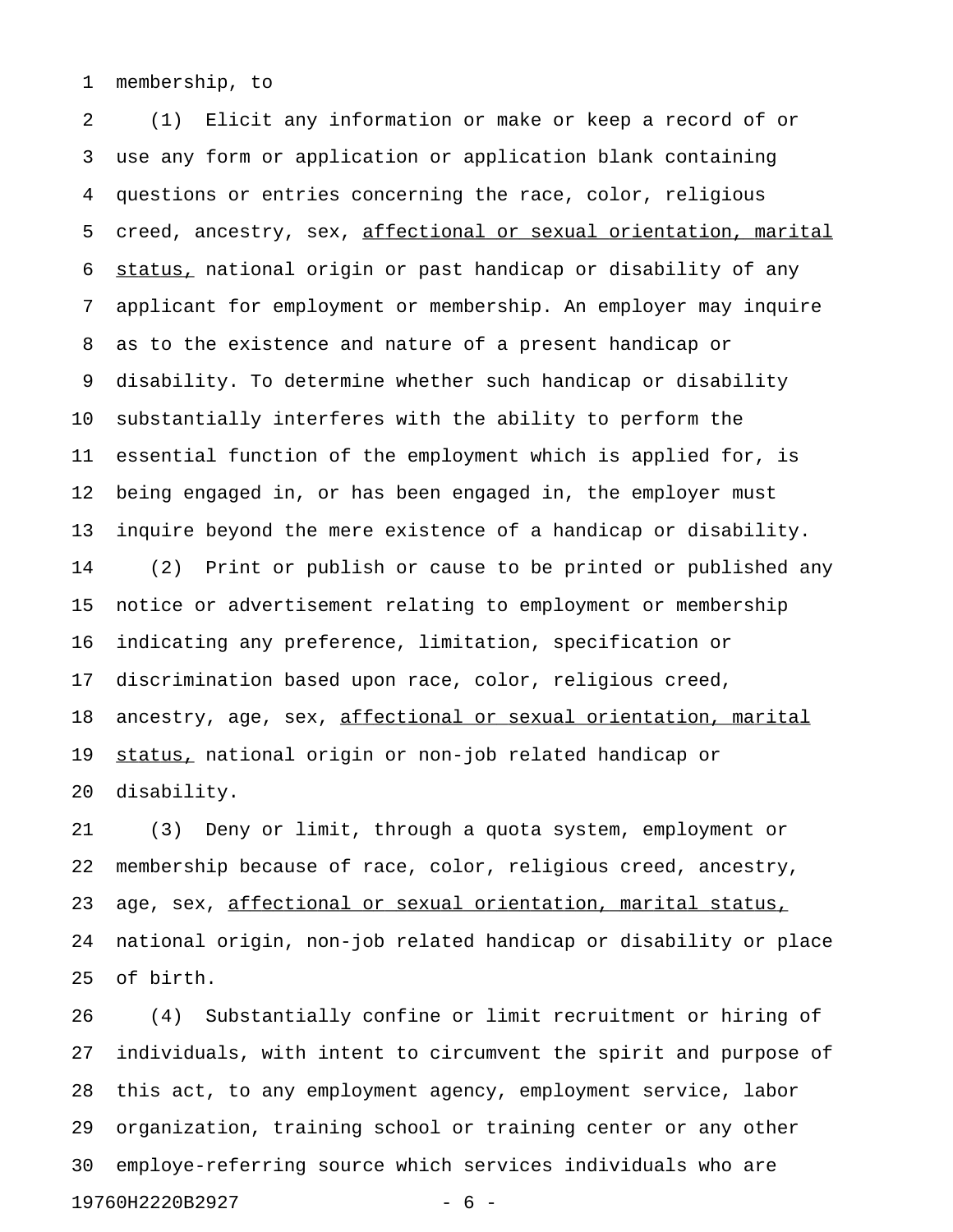1 predominantly of the same race, color, religious creed, 2 ancestry, age, sex, affectional or sexual orientation, marital 3 status, national origin or non-job related handicap or 4 disability.

5 (5) Deny employment because of a prior handicap or 6 disability.

7 Nothing in clause (b) of this section shall bar any 8 institution or organization for handicapped or disabled persons 9 from limiting or giving preference in employment or membership 10 to handicapped or disabled persons.

11 (c) For any labor organization because of the race, color, 12 religious creed, ancestry, age, sex, affectional or sexual 13 orientation, marital status or national origin of any individual 14 to deny full and equal membership rights to any individual or 15 otherwise to discriminate against such individuals with respect 16 to hire, tenure, terms, conditions or privileges of employment 17 or any other matter, directly or indirectly, related to 18 employment.

19 \* \* \*

20 (f) For any employment agency to fail or refuse to classify 21 properly, refer for employment or otherwise to discriminate 22 against any individual because of his race, color, religious 23 creed, ancestry, age, sex, affectional or sexual orientation, 24 marital status, national origin or non-job related handicap or 25 disability.

26 (g) For any individual seeking employment to publish or 27 cause to be published any advertisement which specifies or in 28 any manner expresses his race, color, religious creed, ancestry, 29 age, sex, affectional or sexual orientation, marital status or 30 national origin, or in any manner expresses a limitation or 19760H2220B2927 - 7 -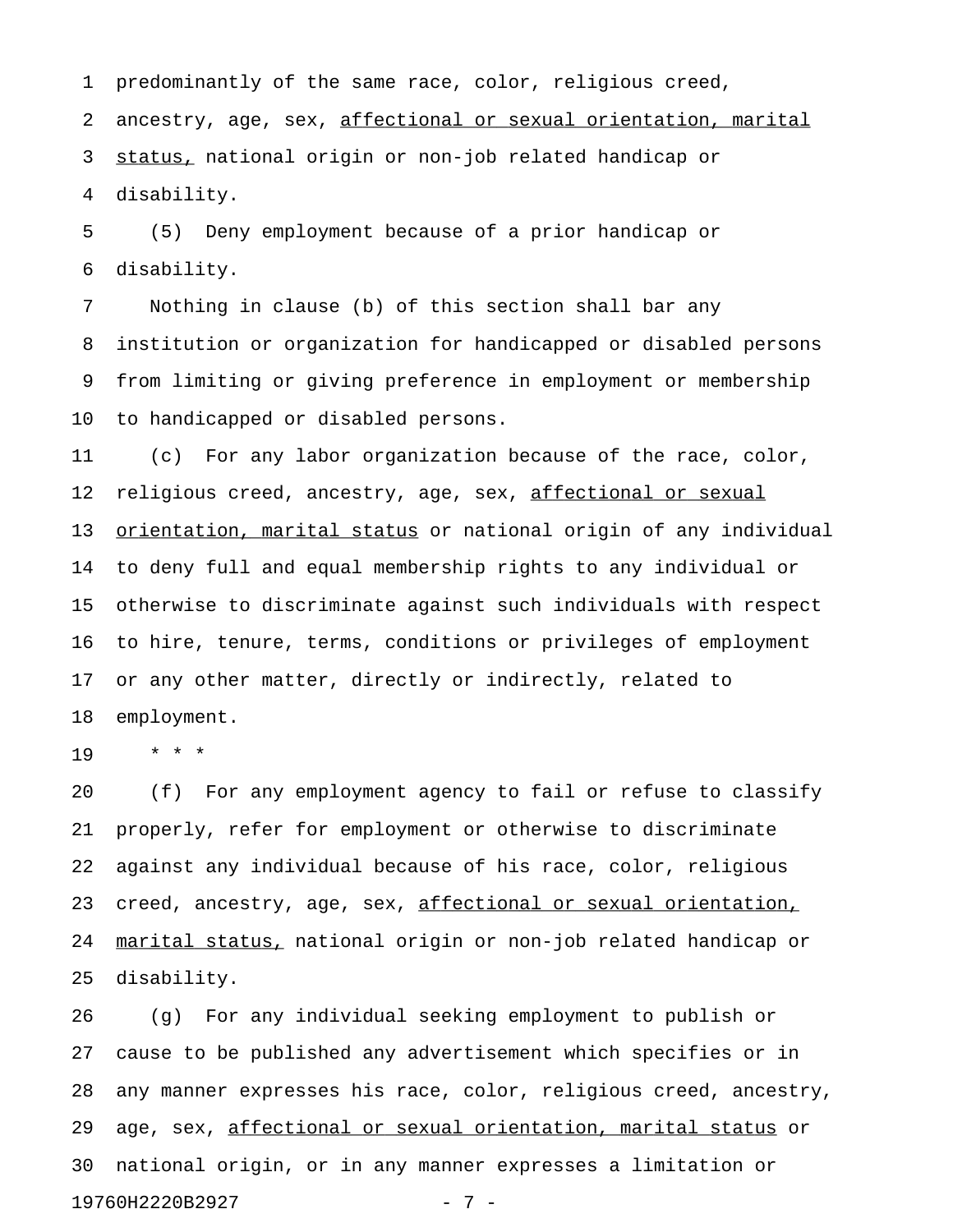1 preference as to the race, color, religious creed, ancestry, 2 age, sex, affectional or sexual orientation, marital status or 3 national origin of any prospective employer.

4 (h) For any person to:

5 (1) Refuse to sell, lease, finance or otherwise to deny or 6 withold commercial housing from any person because of the race, 7 color, religious creed, ancestry, sex, affectional or sexual 8 orientation, marital status, national origin or handicap or 9 disability of any prospective owner, occupant or user of such 10 commercial housing, or to refuse to lease commercial housing to 11 any person due to use of a guide dog because of the blindness of 12 the user.

13 (2) Refuse to lend money, whether or not secured by mortgage 14 or otherwise for the acquisition, construction, rehabilitation, 15 repair or maintenance of commercial housing or otherwise 16 withhold financing of commercial housing from any person because 17 of the race, color, religious creed, ancestry, sex, affectional 18 or sexual orientation, marital status, national origin or 19 handicap or disability of any present or prospective owner, 20 occupant or user of such commercial housing.

21 (3) Discriminate against any person in the terms or 22 conditions of selling or leasing any commercial housing or in 23 furnishing facilities, services or privileges in connection with 24 the ownership, occupancy or use of any commercial housing 25 because of the race, color, religious creed, ancestry, sex, 26 affectional or sexual orientation, marital status, national 27 origin or handicap or disability of any present or prospective 28 owner, occupant or user of such commercial housing or to 29 discriminate against any person in the terms of leasing any 30 commercial housing or in furnishing facilities, services or 19760H2220B2927 - 8 -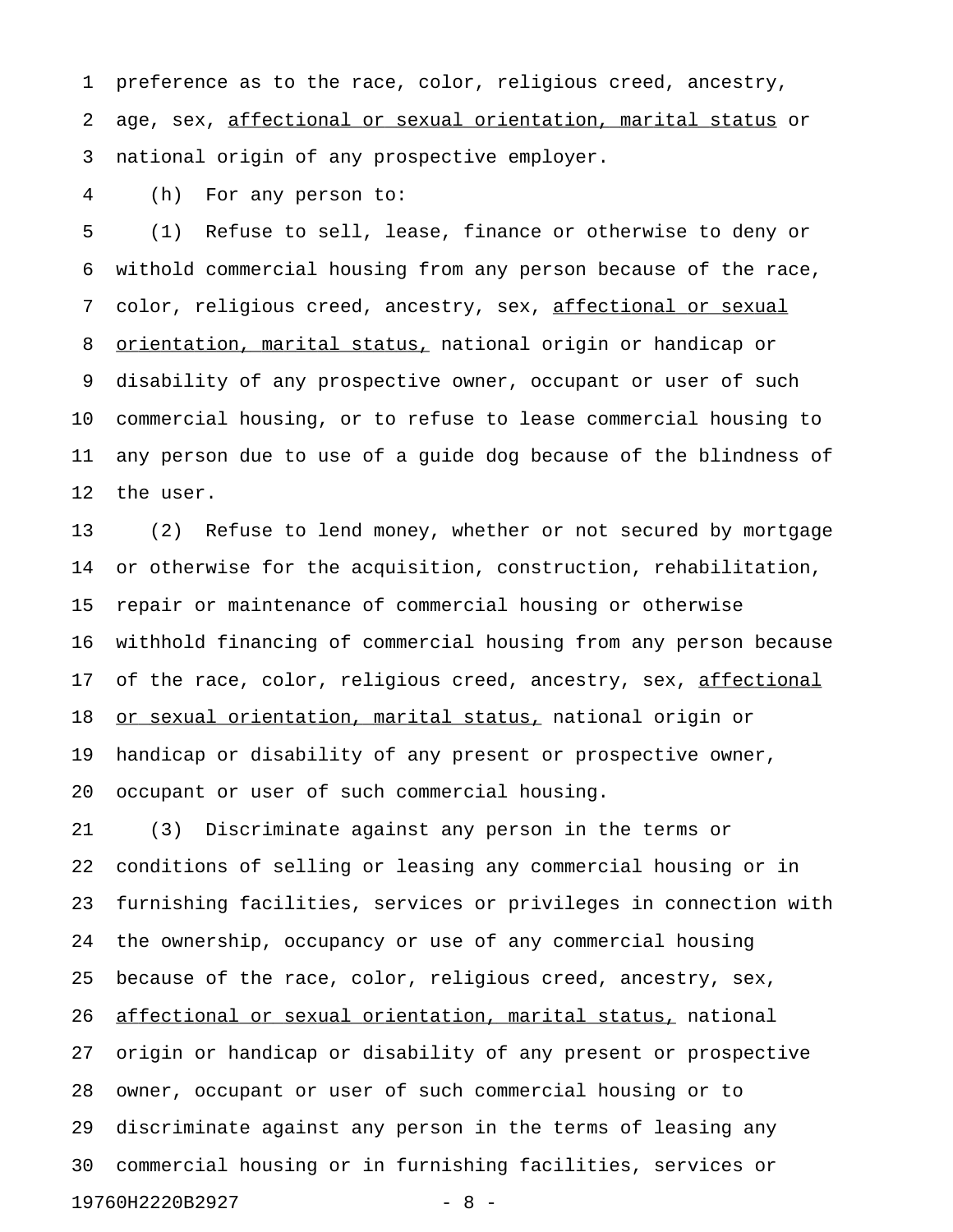1 privileges in connection with the occupancy or use of any 2 commercial housing due to use of a guide dog because of the 3 blindness of the user.

4 (4) Discriminate against any person in the terms or 5 conditions of any loan of money, whether or not secured by 6 mortgage or otherwise for the acquisition, construction, 7 rehabilitation, repair or maintenance of commercial housing 8 because of the race, color, religious creed, ancestry, sex, 9 affectional or sexual orientation, marital status, national 10 origin or handicap or disability of any present or prospective 11 owner, occupant or user of such commercial housing.

12 (5) Print, publish or circulate any statement or 13 advertisement relating to the sale, lease or acquisition of any 14 commercial housing or the loan of money, whether or not secured 15 by mortgage, or otherwise for the acquisition, construction, 16 rehabilitation, repair or maintenance of commercial housing 17 which indicates any preference, limitation, specification, or 18 discrimination based upon race, color, religious creed, 19 ancestry, sex, affectional or sexual orientation, marital 20 status, national origin or handicap or disability, or to print, 21 publish or circulate any statement or advertisement relating to 22 the lease of any commercial dwelling which indicates any 23 preference, limitation, specification or discrimination based 24 upon use of a guide dog because of the blindness of the user. 25 (6) Make any inquiry, elicit any information, make or keep 26 any record or use any form of application, containing questions 27 or entries concerning race, color, religious creed, ancestry, 28 sex, affectional or sexual orientation, marital status, national 29 origin or handicap or disability in connection with the sale or 30 lease of any commercial housing or loan of any money, whether or 19760H2220B2927 - 9 -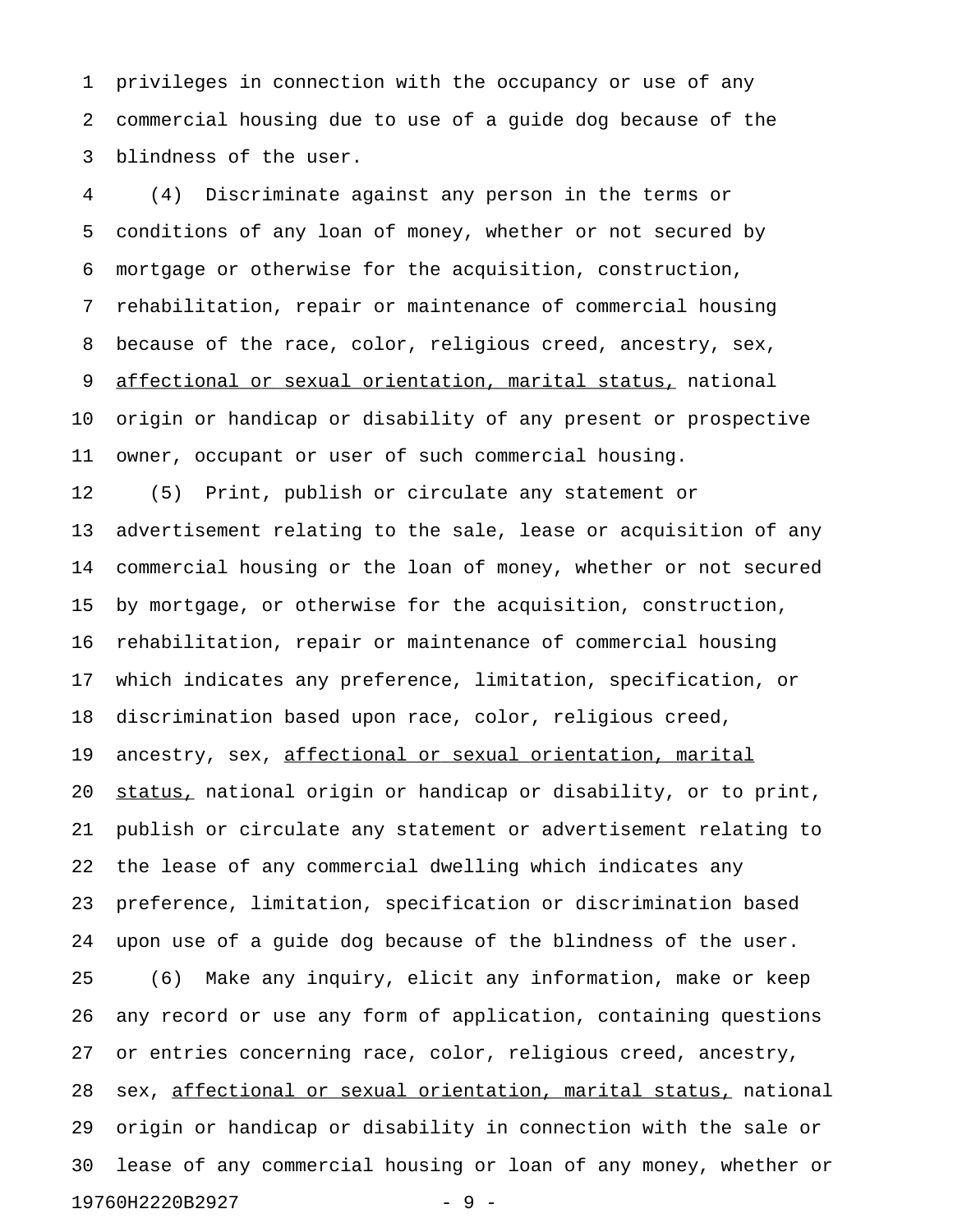1 not secured by mortgage or otherwise for the acquisition, 2 construction, rehabilitation, repair or maintenance of 3 commercial housing, or to make any inquiry, elicit any 4 information, make or keep any record or use any form of 5 application, containing questions or entries concerning the use 6 of a guide dog because of the blindness of the user, in 7 connection with the lease of any commercial housing.

8 (i) For any person being the owner, lessee, proprietor, 9 manager, superintendent, agent or employe of any place of public 10 accommodation, resort or amusement to

11 (1) Refuse, withhold from, or deny to any person because of 12 his race, color, religious creed, ancestry, sex, affectional or 13 sexual orientation, marital status, national origin or handicap 14 or disability, or to any person due to use of a guide dog 15 because of the blindness of the user, either directly or 16 indirectly, any of the accommodations, advantages, facilities or 17 privileges of such place of public accommodation, resort or 18 amusement.

19 (2) Publish, circulate, issue, display, post or mail, either 20 directly or indirectly, any written or printed communication, 21 notice or advertisement to the effect that any of the 22 accommodations, advantages, facilities and privileges of any 23 such place shall be refused, withheld from or denied to any 24 person on account of race, color, religious creed, ancestry, 25 sex, affectional or sexual orientation, marital status, national 26 origin or handicap or disability, or to any person due to use of 27 a guide dog because of the blindness of the user, or that the 28 patronage or custom thereat of any person, belonging to or 29 purporting to be of any particular race, color, religious creed, 30 ancestry, sex, affectional or sexual orientation, marital 19760H2220B2927 - 10 -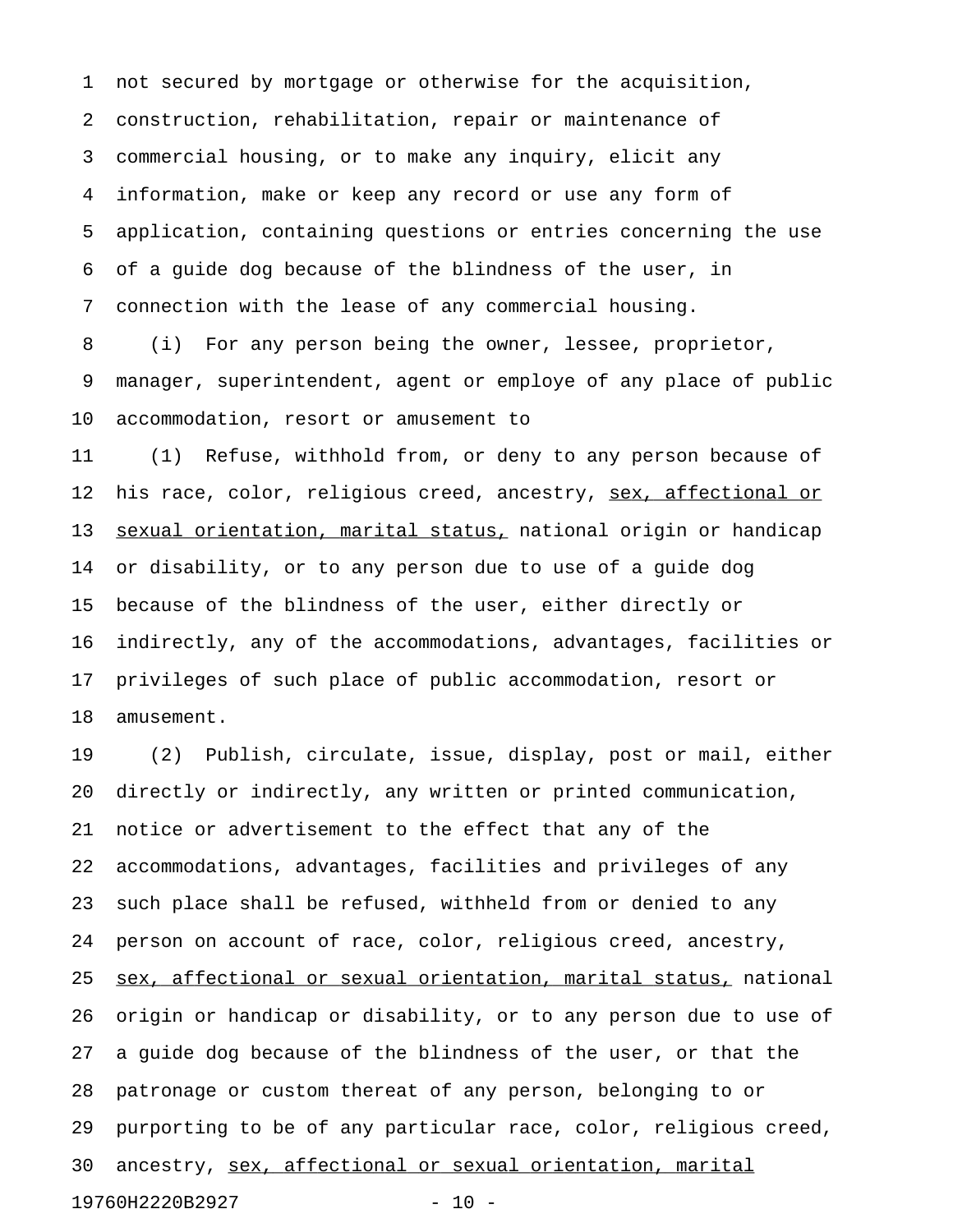1 status, national origin or handicap or disability or to any 2 person due to use of a guide dog because of the blindness of the 3 user, is unwelcome, objectionable or not acceptable, desired or 4 solicited.

5 Nothing in clause (h) of this section shall bar any religious 6 or denominational institution or organization or any charitable 7 or educational organization, which is operated, supervised or 8 controlled by or in connection with a religious organization or 9 any bona fide private or fraternal organization from giving 10 preference to persons of the same religion or denomination or to 11 members of such private or fraternal organization or from making 12 such selection as is calculated by such organization to promote 13 the religious principles or the aims, purposes or fraternal 14 principles for which it is established or maintained. Nor shall 15 it apply to the rental of rooms or apartments in a landlord 16 occupied rooming house with a common entrance.

17 This section of the act as amended shall not be construed to 18 prohibit the refusal to hire or the dismissal of a person who is 19 not able to function properly in the job applied for or engaged 20 in.

21 Section 5. Clauses (i), (j) and (k) of section 7, clause (i) 22 amended July 9, 1969 (P.L.133, No.56), is amended to read: 23 Section 7. Powers and Duties of the Commission.--The 24 Commission shall have the following powers and duties:  $25 \times * * *$ 

26 (i) To create such advisory agencies and conciliation 27 councils, local or state-wide, as will aid in effectuating the 28 purposes of this act. The Commission may itself or it may 29 empower these agencies and councils to (1) study the problems of 30 discrimination in all or specific fields of human relationships 19760H2220B2927 - 11 -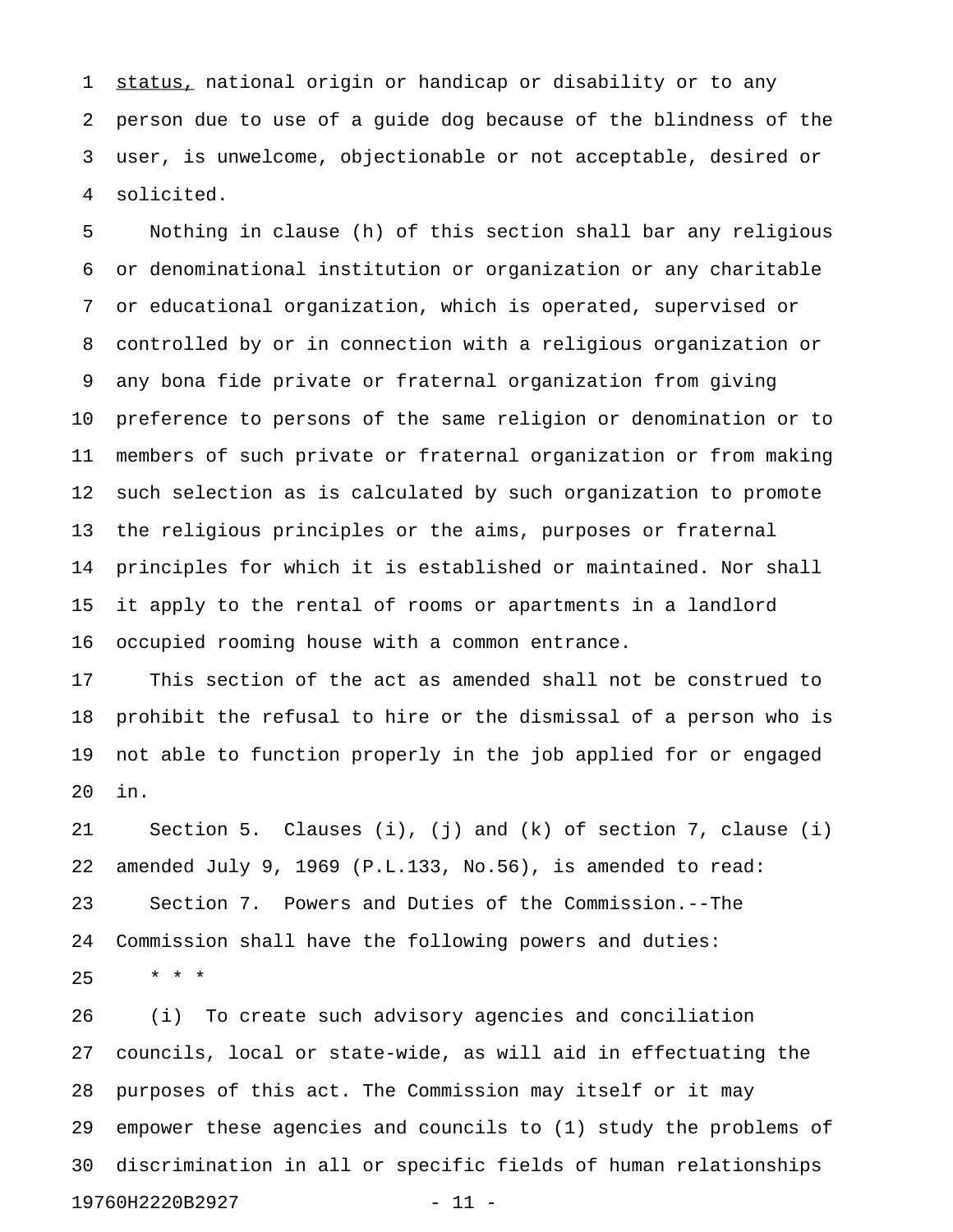1 when based on race, color, religious creed, ancestry, age, sex, 2 affectional or sexual orientation, marital status, or national 3 origin, and (2) foster, through community effort or otherwise, 4 good will among the groups and elements of the population of the 5 State. Such agencies and councils may make recommendations to 6 the Commission for the development of policies and procedure in 7 general. Advisory agencies and conciliation councils created by 8 the Commission shall be composed of representative citizens, 9 serving without pay, but the Commission may make provision for 10 technical and clerical assistance to such agencies and councils, 11 and for the payment of the expenses of such assistance. 12 (j) To issue such publications and such results of 13 investigations and research as, in its judgment, will tend to 14 promote good will and minimize or eliminate discrimination

16 affectional or sexual orientation, marital status or national 17 origin.

15 because of race, color, religious creed, ancestry, age, sex,

18 (k) From time to time but not less than once a year, to 19 report to the Legislature and the Governor describing in detail 20 the investigations, proceedings and hearings it has conducted 21 and their outcome, the decisions it has rendered and the other 22 work performed by it, and make recommendations for such further 23 legislation concerning abuses and discrimination because of 24 race, color, religious creed, ancestry, age, sex, affectional or 25 sexual orientation, marital status or national origin as may be 26 desirable.

27 \* \* \*

28 Section 6. Section 8 of the act is amended to read: 29 Section 8. Educational Program.--

30 In order to eliminate prejudice among the various racial, 19760H2220B2927 - 12 -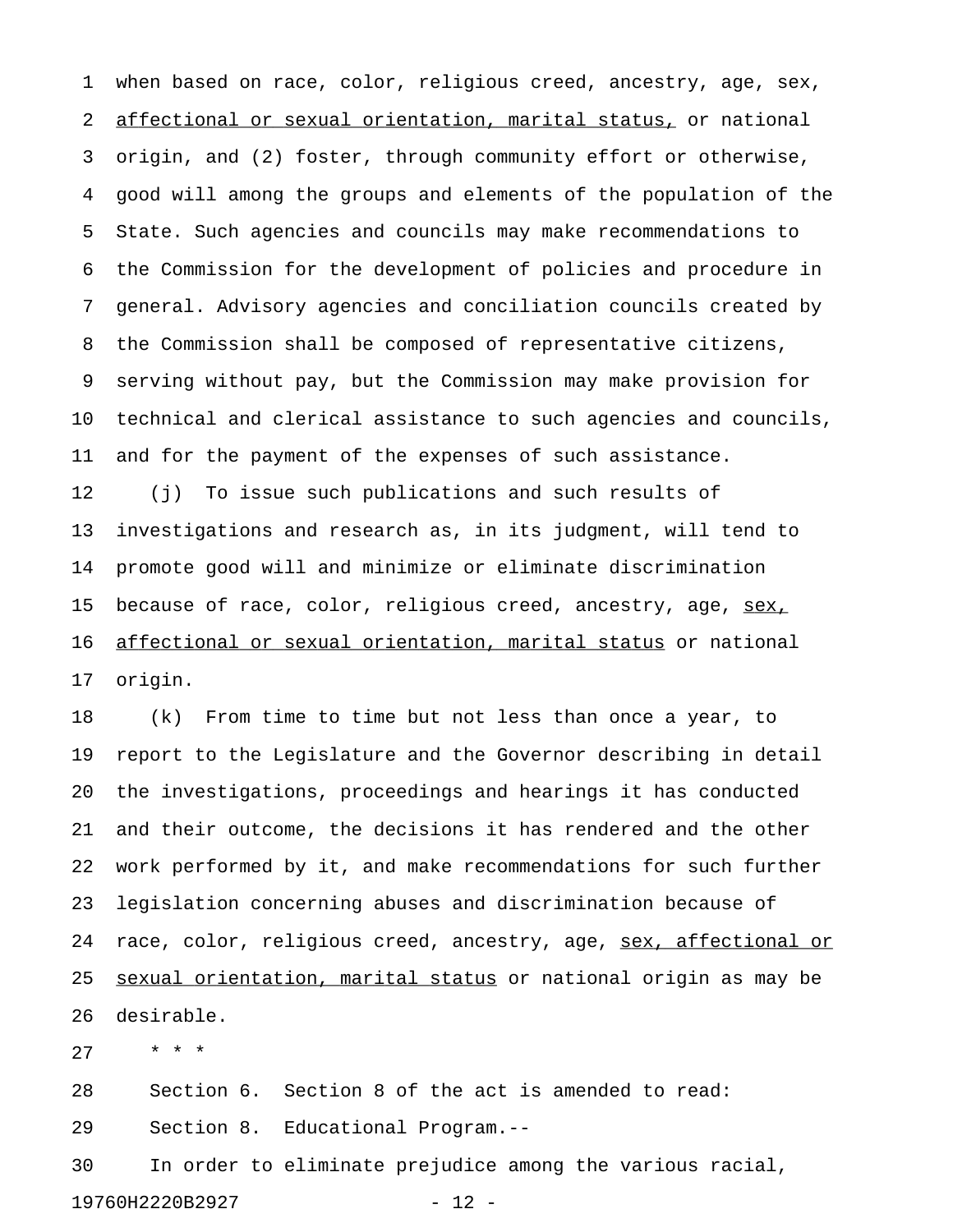1 religious, sexual and sexual orientational and nationality 2 groups in this Commonwealth and to further good will among such 3 groups, the Commission, in cooperation with the Department of 4 [Public Instruction] Education, is authorized to prepare a 5 comprehensive educational program, designed for the students of 6 the schools in this Commonwealth and for all other residents 7 thereof, in order to eliminate prejudice against such groups. 8 Section 7. Section 11 of the act, reenacted December 19, 9 1974 (No.318), is reenacted to read:

10 Section 11. Penalties.--Any person who shall wilfully 11 resist, prevent, impede or interfere with the Commission, its 12 members, agents or agencies in the performance of duties 13 pursuant to this act, or shall wilfully violate an order of the 14 Commission, shall be guilty of a misdemeanor and, upon 15 conviction thereof, shall be sentenced to pay a fine of not less 16 than one hundred dollars (\$100.00) nor more than five hundred 17 dollars (\$500.00), or to undergo imprisonment not exceeding 18 thirty (30) days, or both, in the discretion of the court, but 19 procedure for the review of an order shall not be deemed to be 20 such wilful conduct.

21 Section 8. Subsection (b) of section 12 of the act, amended 22 December 19, 1974 (No.318), is amended to read: 23 Section 12. Construction and Exclusiveness of Remedy.-- 24 \* \* \*

25 (b) Except as provided in subsection (c), nothing contained 26 in this act shall be deemed to repeal or supersede any of the 27 provisions of any existing or hereafter adopted municipal 28 ordinance, municipal charter or of any law of this Commonwealth 29 relating to discrimination because of race, color, religious 30 creed, ancestry, age, sex, affectional or sexual orientation, 19760H2220B2927 - 13 -